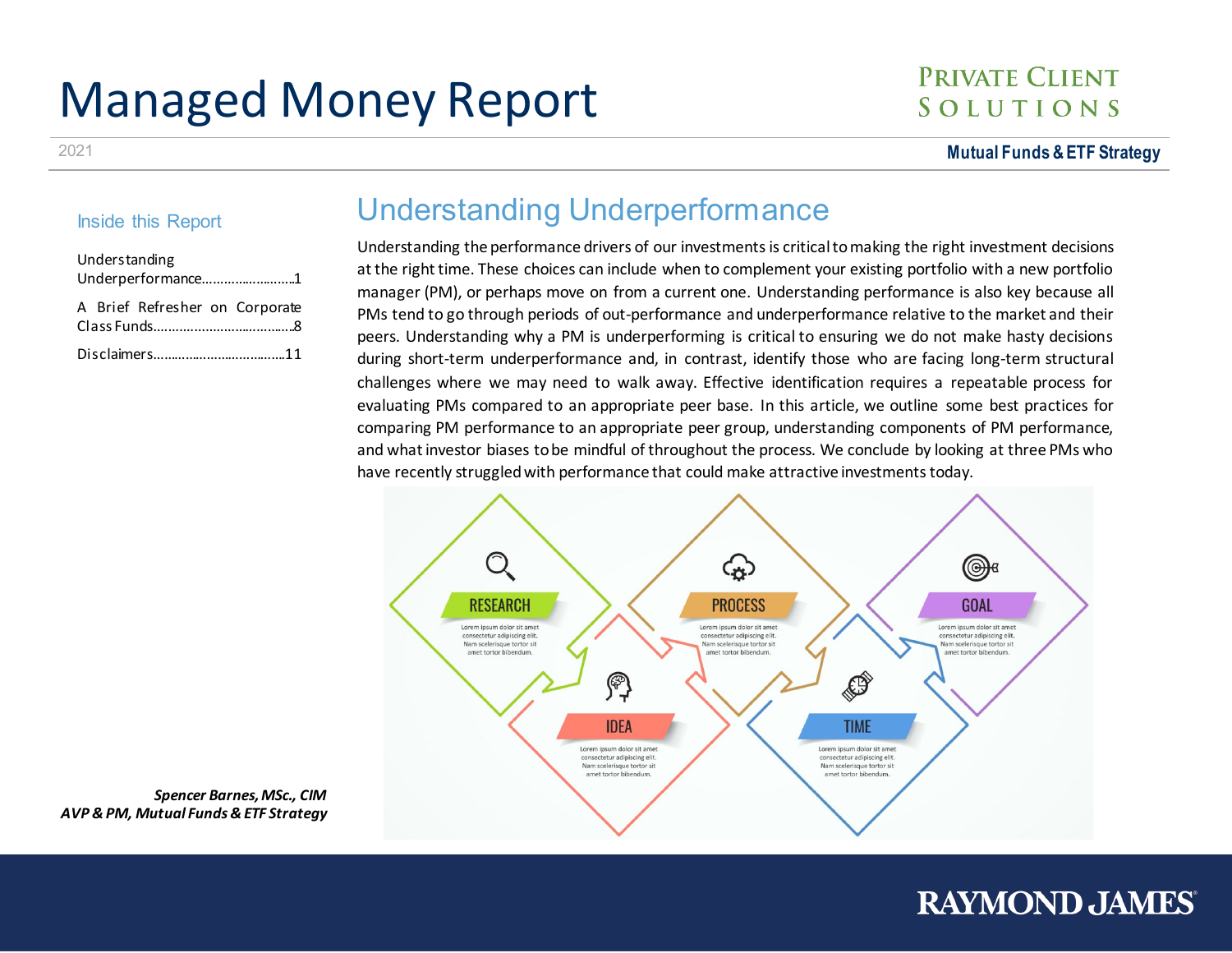## Accurate Peer Comparison: Why it is important

The first consideration when evaluating PM performance is comparing your PM to an appropriate peer group. Comparing a deep value manager to a growth manager might tell us which style has performed well recently, but it does not provide us with meaningful or actionable information on the PMs themselves. Relative performance analysis, as described below, allows us to make educated decisions on our manager's performance while linking that performance back to our own long-term goals and investment objectives. This is key because regardless of what we own, there will likely be a manager or index that will outperform us. We should not be asking whether we owned the best performing investment last quarter or last year, but rather, relative to our goals and objectives, did our PM deliver as expected.

Relative performance analysis starts with a good benchmark. A benchmark should be measurable (priced frequently), transparent (you know what is in it), and most importantly, investable. The last point is something that exchange-traded funds (ETFs) changed the game on in Canada. Benchmarks have historically been abstract and overstated performance. We could see the names in them, but we could not invest in them and their performance did not include taxes or transaction fees. Fixed income provides an excellent example; the FTSE Canada Bond Universe index has approximately 1600 separate issues. Given minimum purchase requirements for bonds, it would be almost impossible for an individual to replicate this benchmark. Even ETFs with scale find it challenging to replicate. One of the largest index ETFs tracking the Canadian Aggregate Bond index, **BMO Aggregate Bond Index (ZAG-T)**, has over \$6 billion in the strategy and can only efficiently replicate 90% of the index. This is not a failing of the ETF, but a reflection of how illiquid components of the index can be. Individual investors no longer need to worry about this, as we can simply buy the ETF at increments of net asset value (NAV). This is important because ETFs have democratized access to parts of the market that were previously inaccessible, leading to fair comparisons and attractive alternatives.

## Manager Performance Analysis: The Basics

It is alwaysimportant to focus our energy on the things we have control over, and this is true of manager analysis as well. While timing the perfect investment or picking the next star manager would be ideal, it is impractical. We have far more control in understanding a manager's process, their philosophy and approach to determine if that meets our own investment needs. Sounds great, but how can you implement this? While a bit oversimplified, managers tend to follow a few broad sets of rules in their philosophy and approach to investing, including systematic vs discretionary decision making and top-down vs bottom-up analysis. Systematic investors look for rewarded risk factors and develop a systematic plan to exploit them. Discretionary managers utilize skill and expertise as well as knowledge of the individual companies to build a customized portfolio. Top-down managers look for broad based macro themes to drive investment performance, and try to select the securities that best meet a given theme. On the other hand, bottom-up managers focus their attention on fundamental analysis at the company level, selecting the best securities to create a diversified portfolio. Combining our understanding of the manager philosophy with attribution analysis, we can determine if a PM is delivering performance based on skill rather than luck.

**Timeframe matters:** All things equal, it is better to evaluate a manager over a longer time horizon, preferably a full market cycle. This is because some managers can look "wrong" as they build positions in high conviction names that are currently underperforming. As the age-old saying goes, you need to be where the puck is going to, not where it has been. While longer-term performance is usually best, it is equally important to have stability in management during that time. For example, a fund might have a 10-year track record, but two separate PMs. If thisfund relied heavily on the expertise of the manager, i.e., a star PM, then we should only look at performance under the current PM. However, if the fund follows a team-based approach and limits the discretion of any one individual, we can comfortably evaluate performance over its longer time horizon.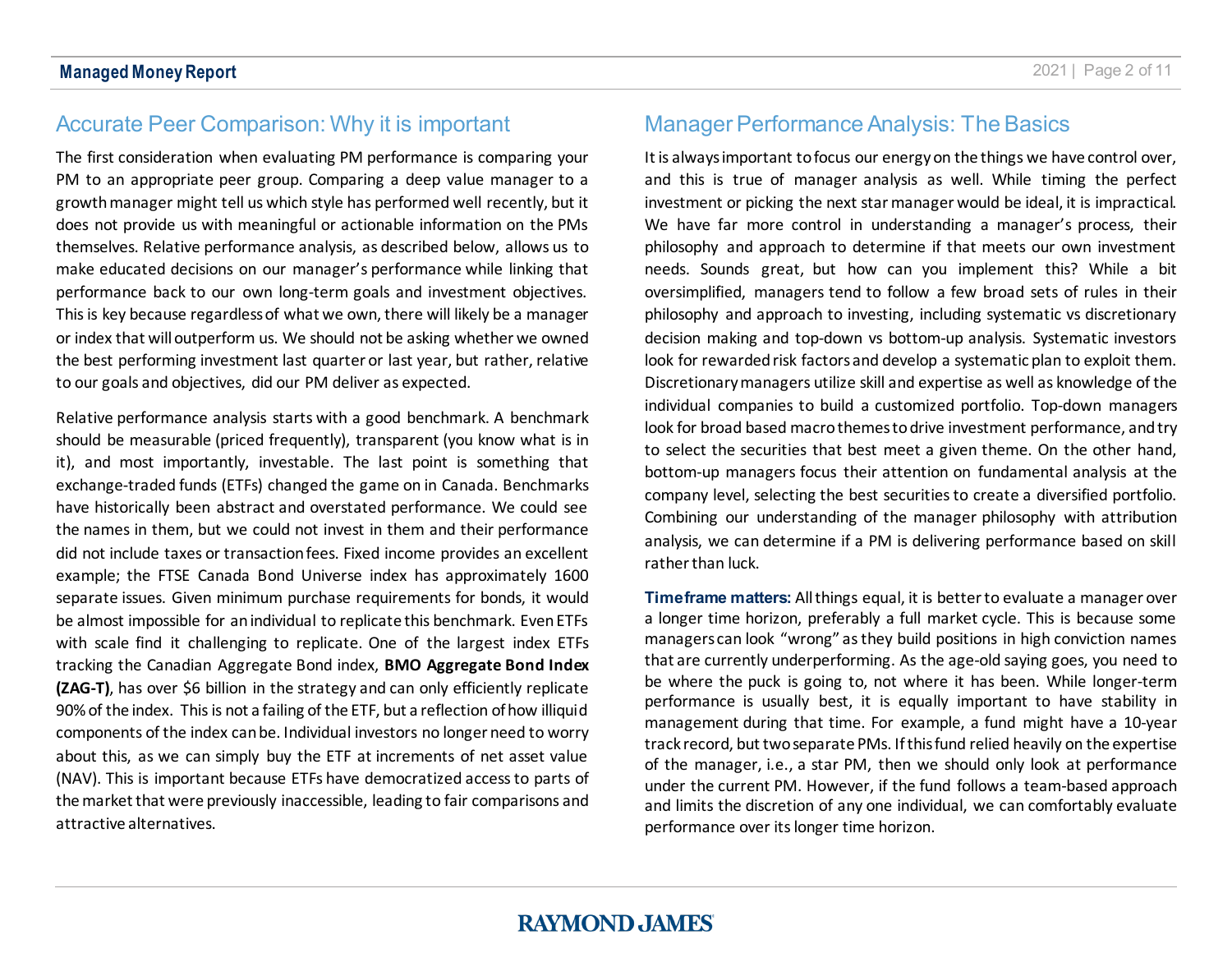## Managing our Behavioural Biases

It is logical to want to avoid loss, both in life and investing. However, loss aversion can be a powerful bias that leads to inefficient portfolio construction. Loss aversion is our tendency to prefer avoiding losses more than we prefer gains. There are two typical outcomes with loss aversion; we hold onto losing positions longer than is warranted and, counterintuitively, we sell winning investments sooner than fundamental analysis suggests. Imagine you bought Apple stock on Jan 1, 2000 and sold it on Oct 1, 2007. You would have realized a whopping 500% return on your position. Great pick. However, if you had held it until Oct 1, 2021, that same position would now have an 18,000% return. While cherry picked and assuming a straightforward buy and hold strategy, it illustrates the point well. Owning a fund makes confronting loss aversion easier in some ways but perhaps trickier in others. It means we can ignore the performance of the underlying securities, and instead focus on the portfolio overall and work to understand the manager and their process as discussed previously.

#### **Reverting to the mean**

Having a good handle on the drivers of underperformance provides an indication of whether mean reversion might apply. Mean reversion is a belief that over long periods, performance tendsto revert to its long-term mean (or average). In PM selection, we can leverage mean reversion to identify managers who have been consistent with their investment style, philosophy and approach, but who have underperformed and could mean revert. Consistency is key, however. If a manager constantly changes their investment approach we cannot rely on mean reversion, as there is no common mean. Based on the factors discussed in this report, we highlight three focus list managers who have consistently followed their process, philosophy and approach, and who look attractive right now.

## Three Managers to Look at Now

The following series of charts is an analysis of focus list funds. The charts display two-year rolling information ratios, with standard deviation bands overlaid. Information ratio is a risk-adjusted performance measure. To calculate the information ratio, you take investment returns, subtract benchmark returns, and divide the result by the tracking error between the two as measured by standard deviation. A ratio greater than zero indicates a manager that has outperformed their benchmark with less volatility than the overall market. Standard deviation bands allow us to identify significant deviations from normal. In a normal distribution, we would expect our information ratio to be within 1 std. dev (+ -) 68%, and within 2 std. dev 95% of the time. In the information ratio chart, the first term of the information ratio is displayed visually, i.e., the excess return. This image provides a powerful visual of manager contribution to returns over time.

Analysis continues on next page...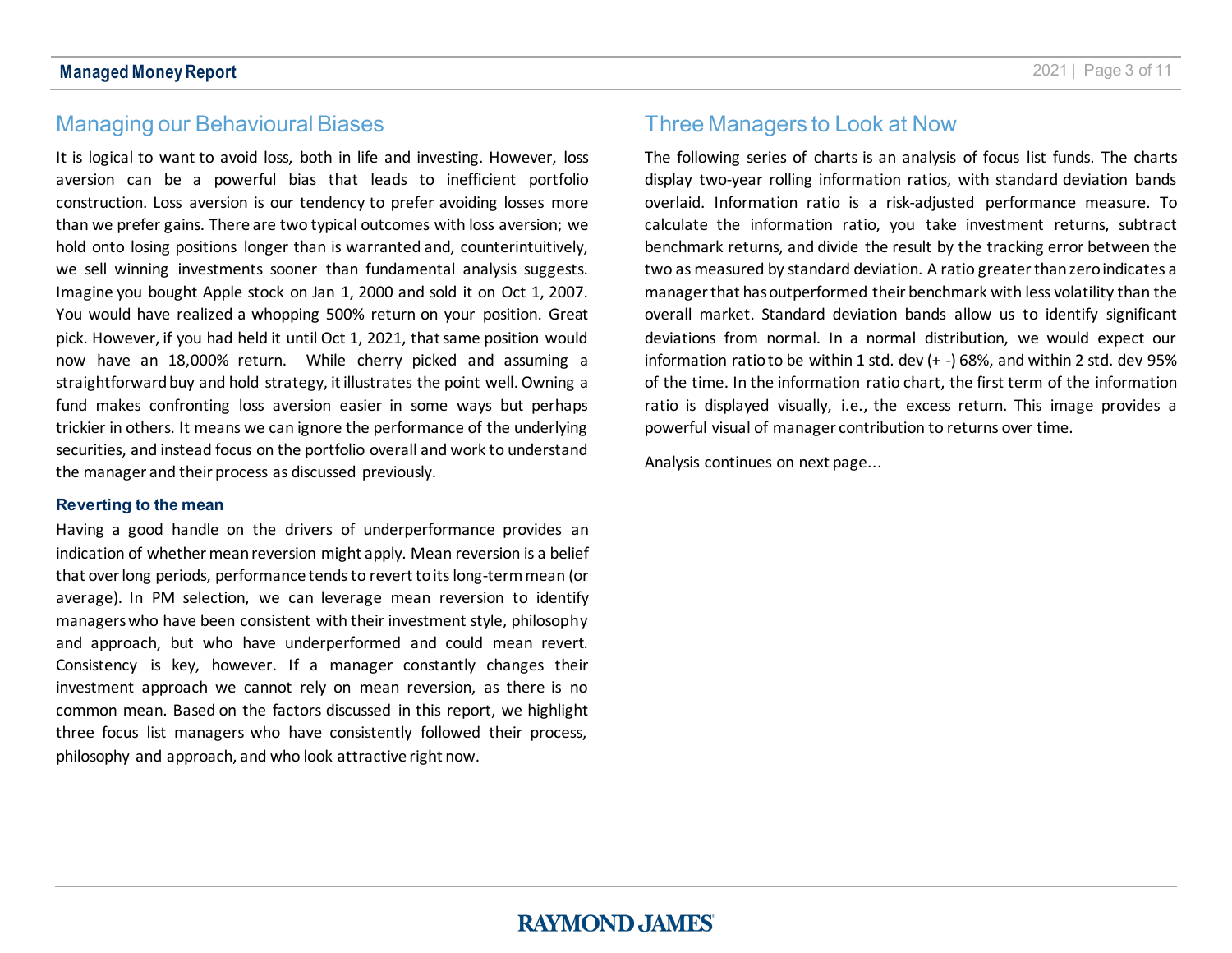#### **Manulife Dividend Income**

Manulife Dividend Income fund has a history of delivering consistent excess return s over the benchmark as noted in the chart to the right. The fund recently dipped one standard below its historical average information ratio given a strong run up in Canadian equites. Of our three managers, Manulife has experienced the smallest relative underperformance based on their information ratio, but this appears to be a meaningful deviation from their long -term alpha generating abilities. For long -term investors, this fund compl ements a broad Canadian allocation, with some geographic diversification.

#### **About the fund:**

Allen Wicks leads the Manulife essential equity team who is responsible for this fund. The fund employs a bottom -up investment process that focuses on security selection. One important aspect of this fund is their standardized methodology for evaluating companies not only within , but also across industry sectors, market cap, andgeographies. The fund's investment process focuses on creating a portfolio that exhibits high profitability with a visible return profile, an attractive valuation, minimal financial leverage and well diversified earnings sources. A proprietary methodology is employed for security weighting, limiting securities based on the downside potential and the risk -reward of an investment opportunity. The process is repeatable, scalable, and applied with discipline by the team. Overall, the fund favours companies with a high quality management team, as evidenced by a strong track record of capital allocation. The fund falls into the Canadian Focused Equity fund category, allowing them to invest just shy of 50% of securities outside of the Canadian market. This allows them to follow their methodology closely while not having to sacrifice based on availability of companies just in Canada.

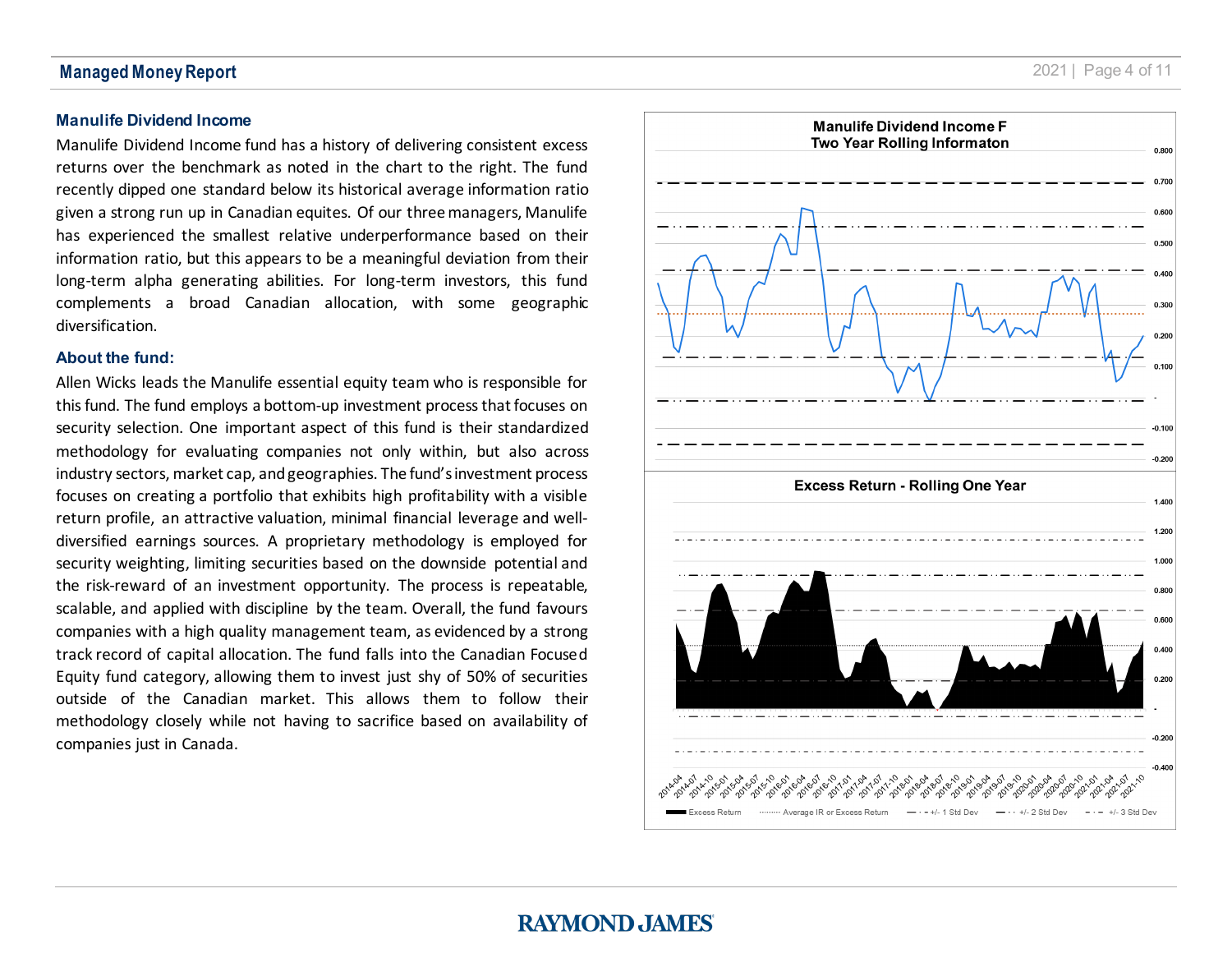#### **EdgePoint Global Portfolio**

EdgePoint had consistently delivered excess return to their portfolio up until recently when the fund began to lag peers on a rolling basis as seen in the chart to the right. Style analysis and consistency is key during difficult performance periods such as these. So long as the manager does not deviate from their long -term investment philosophy, we believe there is ample runway for recovery. At the peak of the drawdown in 2020, EdgePoint hit three standard deviations below their average information ratio. While they have made up some significant ground since then we believe there is more room to go.

#### **About the fund:**

EdgePoint leverages a team approach in their portfolio management process. The investment team is focused on the long term, with an investment horizon greater than 10 years. They will regularly follow and research an individual name for more than a year before adding it to the portfolio, with a focus on quality rather than quantity. The team describes their methodology as having "proprietary insight", i.e., they try to generate ideas that are not widely shared by others. As part of this process, they can and often look "wrong" compared to the market. While there is a lot that goes into their approach, it is also simple. They want to buy good, undervalued businesses and hold them until the market fully recognizes their potential. Following this approach requires an ability to think independently and a commitment to embrace the thorough research required to uncover opportunities the market does not fully appreciate. EdgePoint's value comes from their independent thought and depth of research. Their conviction -based approach also can result in concentrated holdings and overall portfolio composition that looks very different from their competitors and benchmark index .

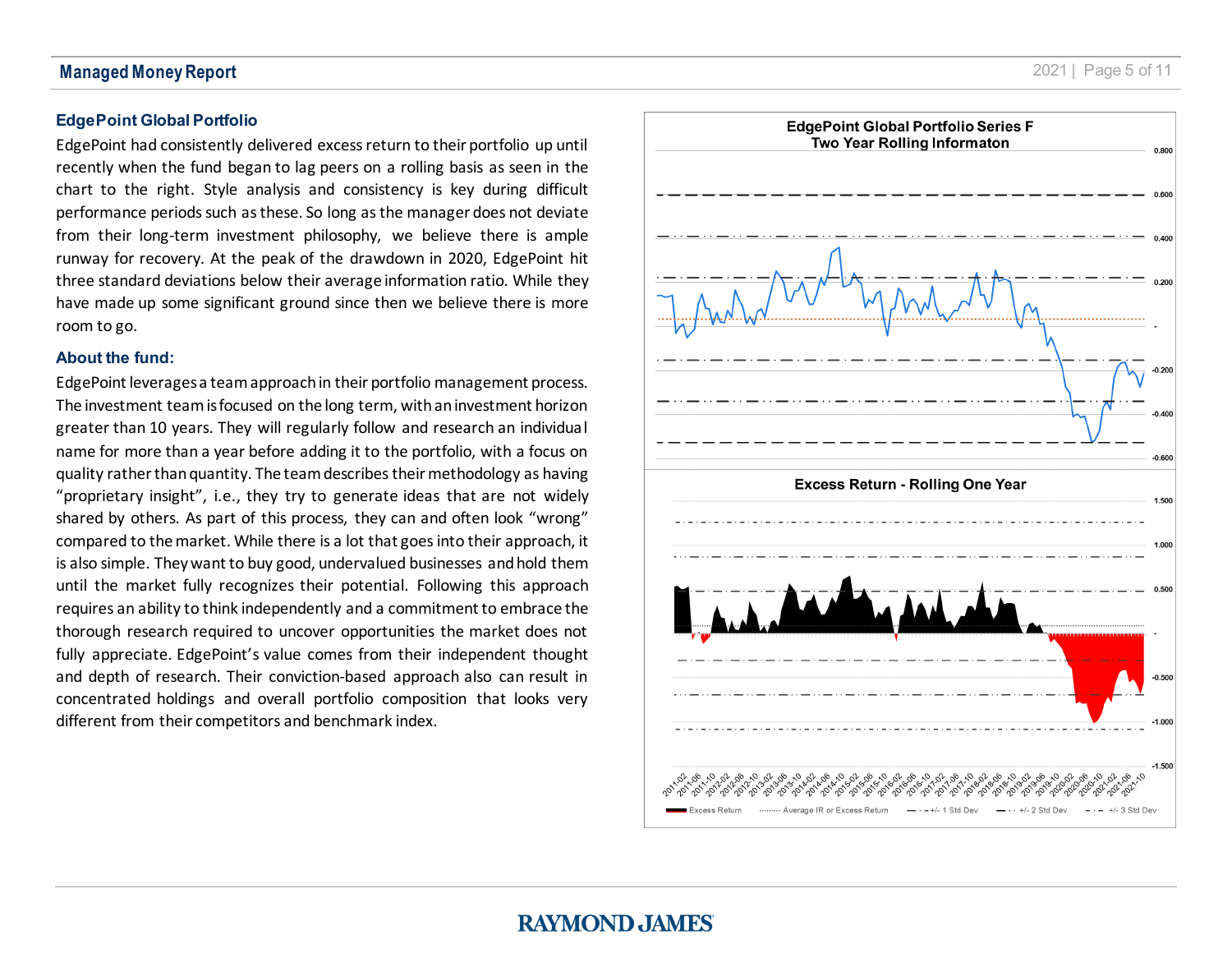#### **Managed Money Report**

## **RBC Emerging Markets Equity**

The RBC Emerging Markets (EM) Equity Fund appears to be a great candidate based on our rolling information ratio metric as well as aligning with capital market expectations going into 2022. The pandemic has been challenging for all markets, but it was particularly difficult for emerging market economies to come through. We believe that as supply chain issues begin to subside and the world returns to a new normal, EM economies are poised to rebound with them. The RBC EM fund is just below twostd dev from their historical average and could make a great addition to portfolios looking for more geographical diversification heading into 2022.

#### **About the fund:**

The RBC EM fund puts an interesting twist on the traditional bottom -up stock portfolio. The team emphasizes investments in high-quality businesses trading at reasonable valuations. Uniquely, the PM team also looks for favourable long-term macro-economic trends within the EM economy that can act as tailwinds for these businesses . This means identifying secular long term trends present in EM economies, such as infrastructure development and water resources, then identifying companies best positioned to capitalize on these trends. As one might expect, this approach positions the portfolio in sectors and industries with strong growth drivers and opportunities for consistent outperformance. The fund puts an emphasis on understanding how demographics, consumer demand and socioeconomic development will affect the businesses in these markets. From a bottom -up fundamental perspective, the team believes that emerging markets are inefficient for diligent, informed and long -term investors. As a result , they believe that careful stock picking can and should add value over time. We agree that emerging markets lack informational efficiencies and an active touch makes sense.

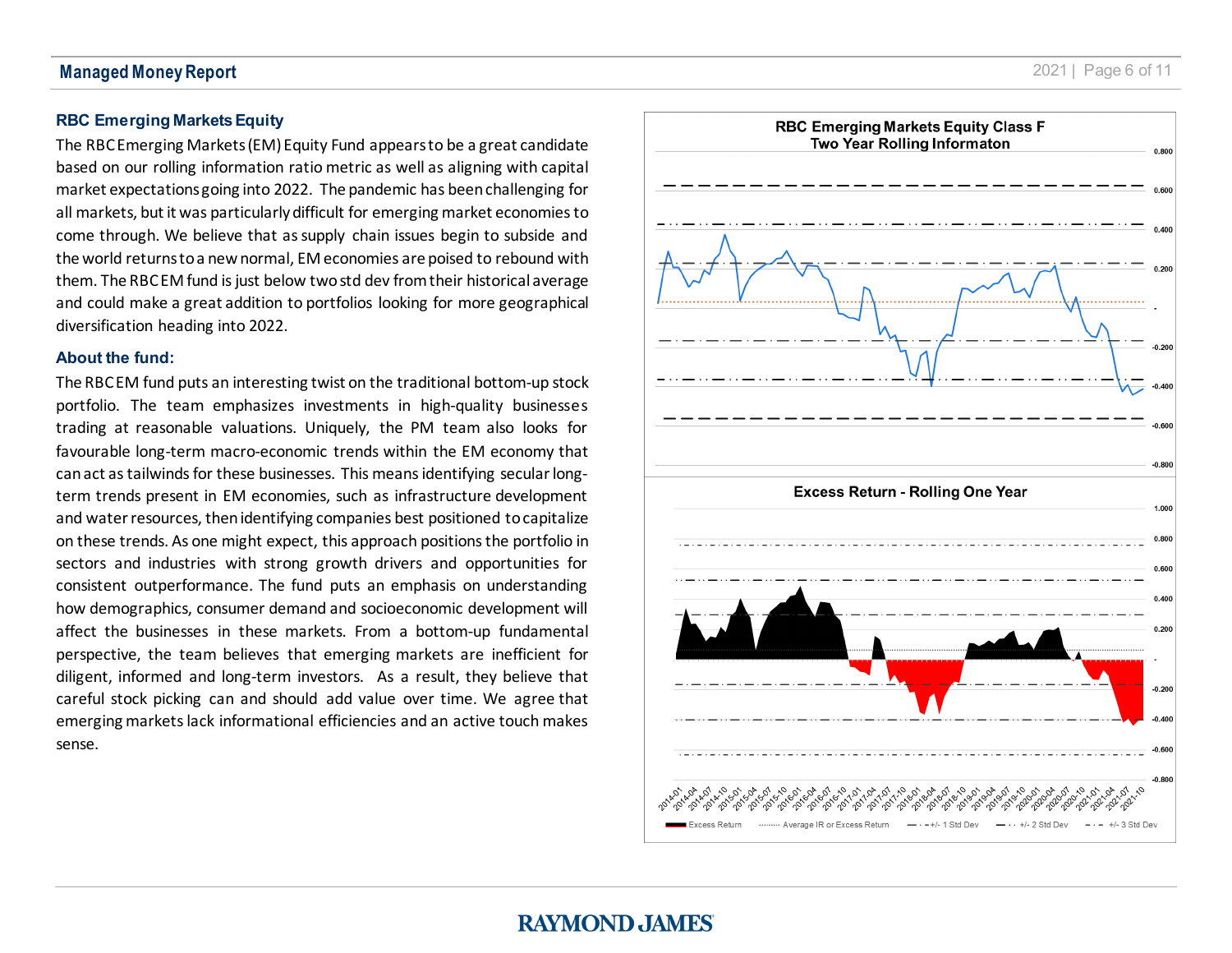#### **Managed Money Report** 2021 | Page 7 of 11

### Bottom Line

- **Understanding underperformance is critical to making informed investment** decisions that are beneficial to long-term investment success.
- **Manager styles and strategies come in and out of favour, but as long as a PM is** sticking to their process, short-term weakness can give way to potential buying opportunities.
- **FILM** Focus List funds, Manulife Dividend Income, EdgePoint Global Portfolio and RBC EM Equity have all experienced difficulties in the short term. However, all of these managers have delivered superior long-term returns and have disciplined investment processes. We view current weakness as an attractive entry point for long-term oriented investors.

*Spencer Barnes, MSc., CIM AVP & PM, Mutual Funds & ETF Strategy*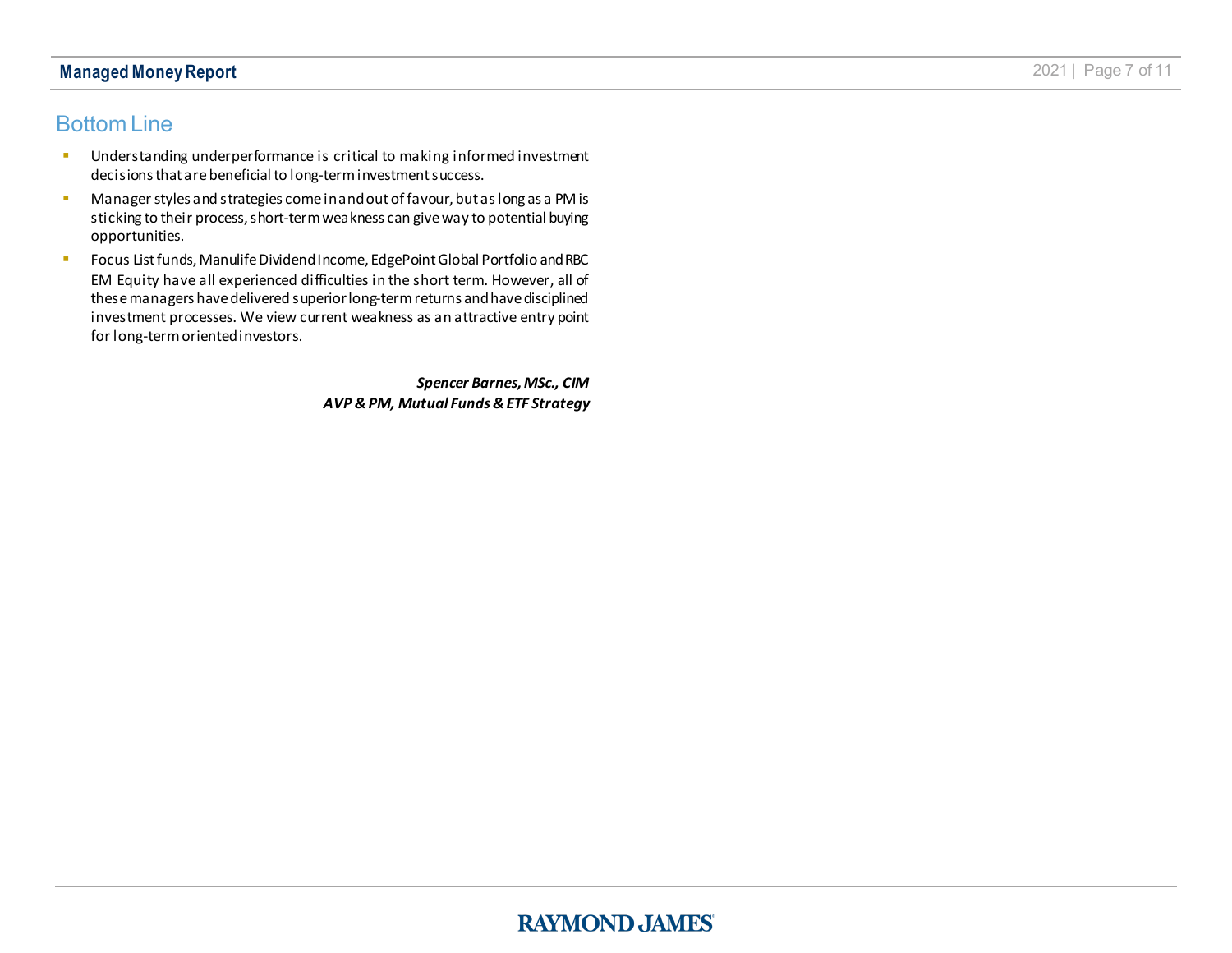## <span id="page-7-0"></span>A Brief Refresher on Corporate Class Funds

Investors can use mutual funds to gain exposure to the alphabet soup of investment strategies, such as Canadian large-cap equities, emerging market debt, or commodities exposure. Just like individuals, mutual funds incur taxes based on the income and expenses generated throughout the year. Keeping this in mind, often overlooked is how individual mutual funds are structured from a tax perspective. Investors can purchase a mutual fund established as (i) a mutual fund trust or (ii) a corporate class mutual fund. The distinction between the two types of structure lies in the potential tax implications of distributions paid by the fund to investors.

Most mutual fund products are available in the mutual fund trust structure, whereby investors are unitholders in a given fund with a single investment mandate. A *mutual fund trust* is a single legal entity. Interest income, Canadian dividends, foreign dividends, or capital gains generated by the fund's underlying investments are paid directly to unitholders. Taxes are payable on those distributions in the hands of investors. Is there a way to minimize the amount of taxes that mutual fund investors must pay at yearend?

A given *corporate class mutual fund* also provides exposure to a single investment mandate, much like the trust structure. From a performance perspective, we would expect similar results from a fund structured as a mutual fund trust compared to an identical fund structured as a corporate class mutual fund. However, the difference lies in the tax implications for the investor. A corporate class mutual fund managed by a fund company is part of a broader corporation that, for tax purposes, shares all of the expenses and income generated by its underlying funds. This structure allows for the sharing of tax liabilities among the funds, meaning that each fund's taxable events net off against each other before making distributions to the investor. This can benefit the investor by potentially reducing the size of the distribution paid or providing a more tax-efficient distribution.

The corporate class mutual fund structure's primary purpose is to offer taxefficiency. As such, they should be considered for non-registered accounts instead of registered accounts that are sheltered from tax-related consequences.

#### **Distinctions of Corporate Class Funds versus Mutual Fund Trusts**

|                                      | <b>CORPORATE CLASS MF</b>                     | <b>MF TRUST</b>                                                          |
|--------------------------------------|-----------------------------------------------|--------------------------------------------------------------------------|
| <b>ISSUED TO</b><br><b>INVESTORS</b> | <b>Shares</b>                                 | Units                                                                    |
| <b>ALLOW</b><br><b>DISTRIBUTIONS</b> | Cdn Div., Capital Gains,<br>Return of Capital | Cdn Div., Foreign Div., Capital<br>Gains, Interest, Return of<br>Capital |
| <b>SUITABILITY</b>                   | Taxable Accounts                              | Taxable and Non-Taxable<br>Accounts                                      |

#### **Tax-Efficient Distributions**

Corporate class funds strive to skew the composition of distributions paid to investors to be more tax efficient. From a tax perspective, there are four ways mutual funds generally earn returns: interest income, capital gains, Canadian dividends, and foreign dividends. These are important distinctions because they are all taxed at different rates, some more favourably than others. The distinction is also important because capital losses within the corporation can be used to offset capital gains. As discussed above, a mutual fund trust passes all types of income through to the unitholder. Meanwhile, a corporate class mutual fund is legally only allowed to distribute Canadian dividends and capital gains dividends. This means that interest income and foreign income are taxed within the fund. The fact that a corporate class fund can only distribute Canadian dividends and capital gains may be advantageous to shareholders. For example, holders of a corporate class mutual fund that generates significant interest income and foreign income instead receive the more tax-friendly Canadian dividends and capital gains.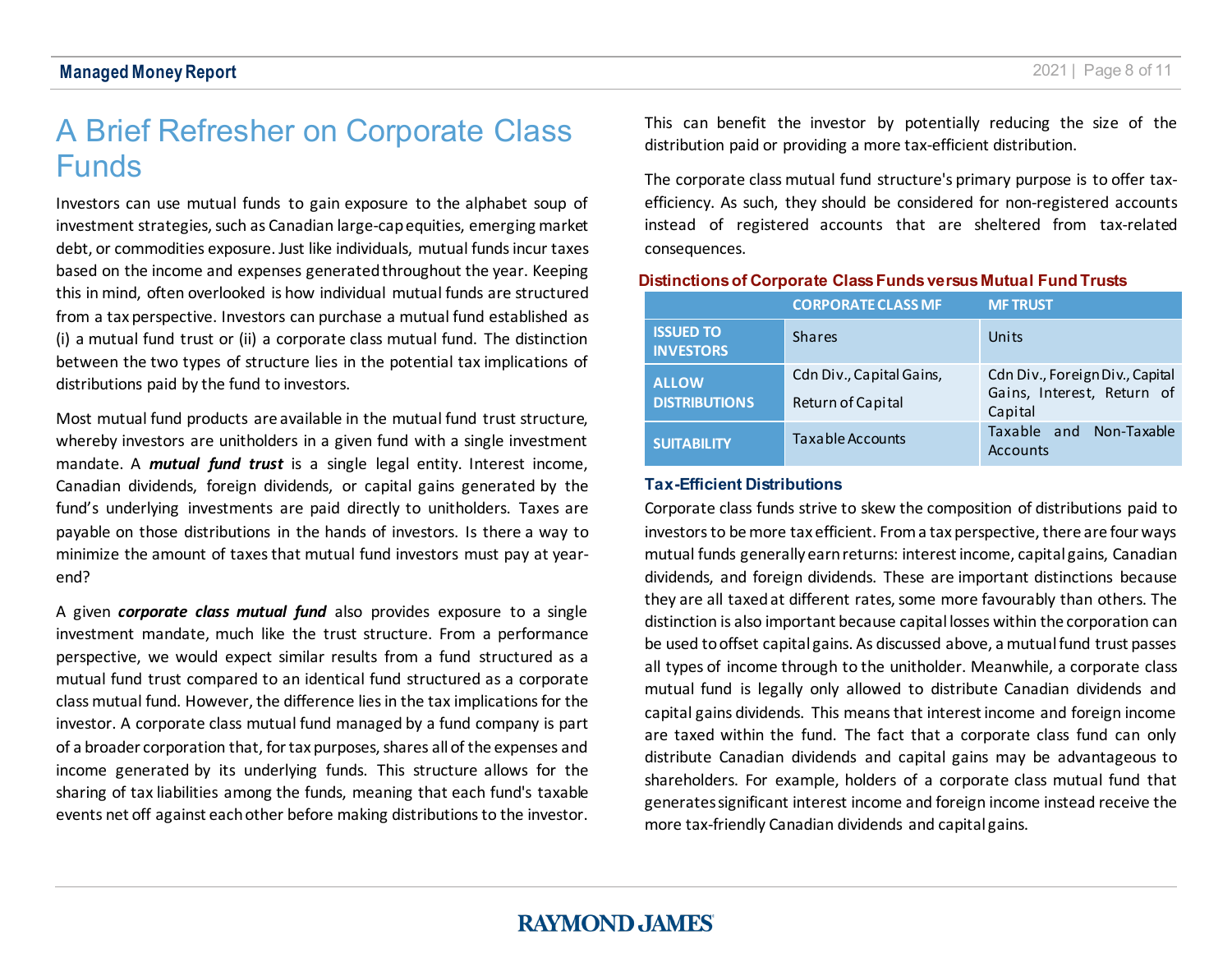



#### Source: Raymond James Ltd.; Assumes 2021 highest marginal tax in Ontario

Potential Structural Tax Efficiency within the Fund

Corporate class mutual funds also try to reduce the overall size of any distributions paid to investors. Being able to share income and expenses with other funds enables corporate class mutual funds to reduce the size of any taxable distributions made. With this in mind, an important consideration when investing in a corporate class mutual fund is ensuring that, collectively, all the funds within a mutual fund corporation generate enough expenses to offset the interest income and foreign income generated. This is crucial for ensuring that these types of income, which are taxed at higher rates, are not taxed within the Corporation before distributions are paid, thus creating a double-taxation situation. Therefore, having a broad suite of products in the mutual fund corporation is critical to ensure tax efficiency.

#### **Tax Allocation**

How Have Corporate Class Funds Evolved?

In the past, investors could switch between corporate class mutual funds and defer capital gains until they sold out of the broader mutual fund corporation. For example, investors holding *Fund Company A's US Equity Corporate Class Mutual Fund* could switch into units of *Fund Company A's Canadian Fixed Income Corporate Class Mutual Fund* without immediately paying any capital gains. Capital gains would only need to be paid when an investor sold *Company A Corporate Class Mutual Fund* to switch into cash or a fund from a different fund company. This tax-deferral feature was widely popular among investors, but the federal government stopped allowing this as of January 1, 2017. At this point, we do not expect the federal government to mandate any further changes to the structure of corporate class mutual funds.

#### **Mutual Fund Trusts vs. Corporate class structure**



Source: AGF

#### **Key Considerations**

Further to the consideration of taxes and investment mandate, investors should also be mindful of the fees associated with a given corporate class fund as well as the breadth of offerings a fund company has in a corporate class structure. As mentioned, a corporate class family may not be as tax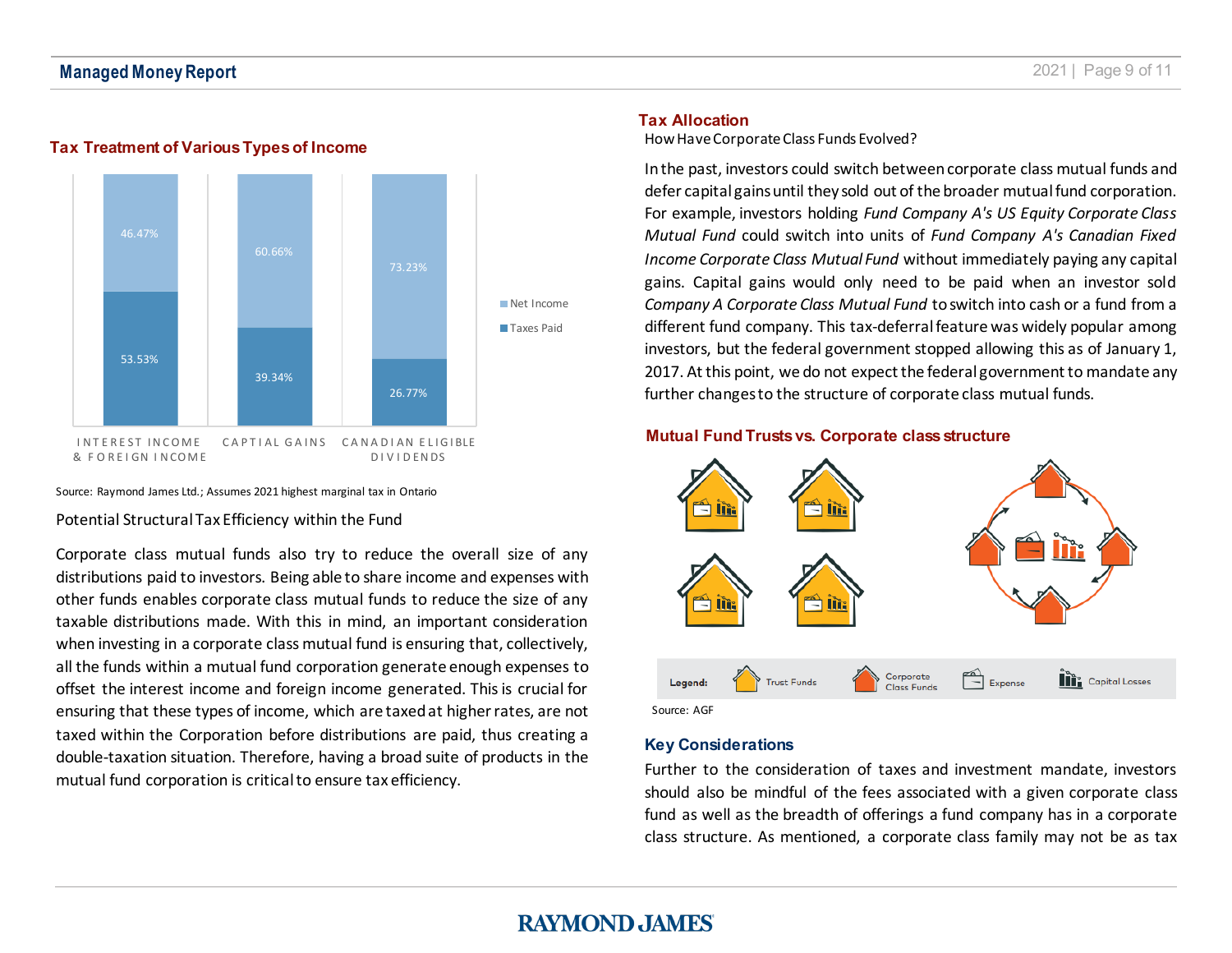efficient if it incurs meaningful interest income from its fixed income offerings but only has a small portion of equity offerings to offset taxes on the received interest payments.

## Putting it All Together

#### **Potential Benefits**

- **Potential to minimize size of taxable distributions**
- Potential for more tax efficient composition of distributions
- Potential to generate non-taxable income streams in retirement (T-Class funds)

#### **Potential Drawbacks**

- **Typically more expensive via higher MERs. Higher MER will lower the return** correspondingly.
- Potential for government regulation to impact structure
- **E** Limited availability and capacity from fund companies as tax efficacy can deteriorate over time. At a certain point, fund companies may be required to convert the corporate class to traditional mutual fund trusts.

*Chris Antony, CFA Investment Specialist*